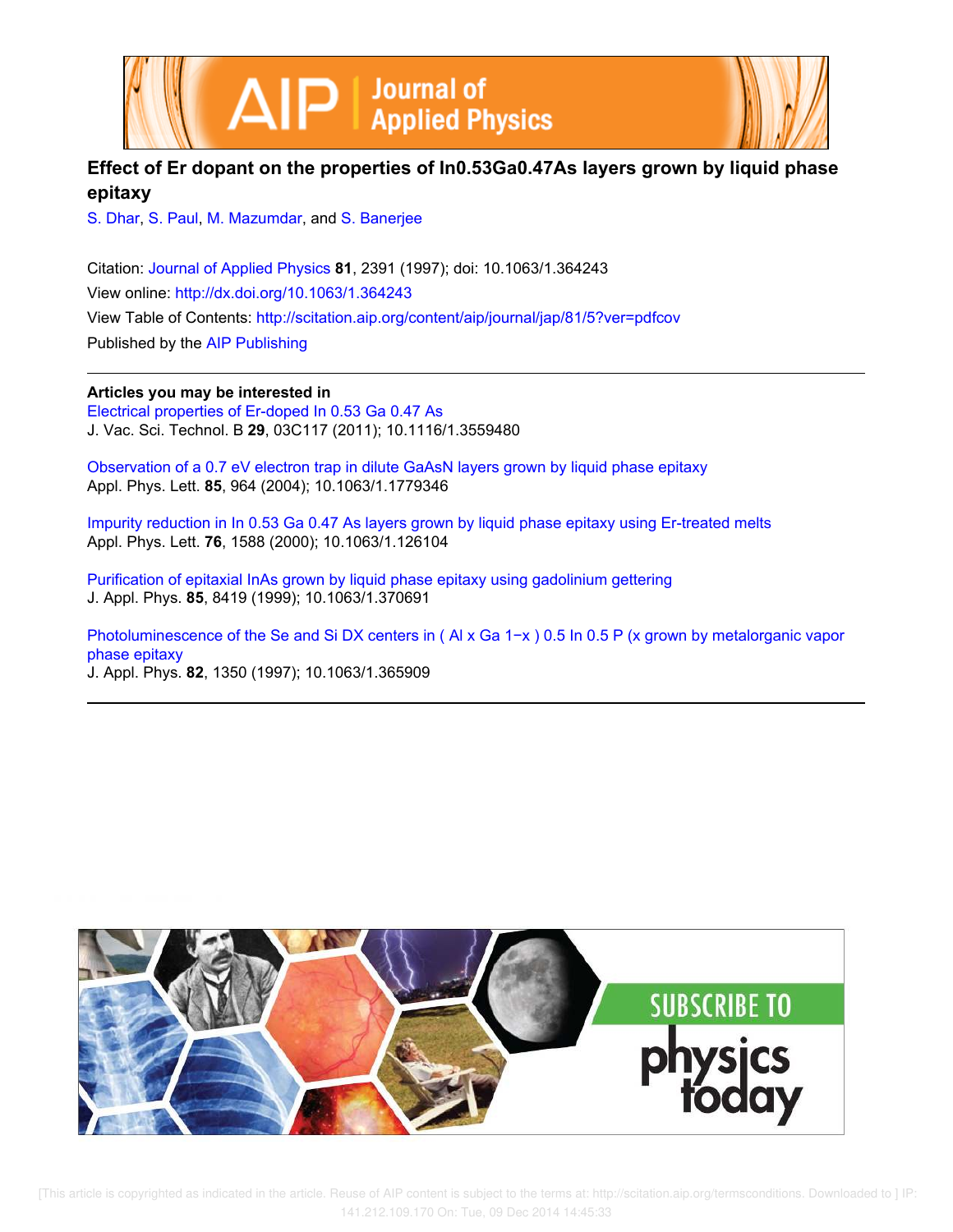# **Effect of Er dopant on the properties of In0.53Ga0.47As layers grown by liquid phase epitaxy**

S. Dhar, S. Paul, and M. Mazumdar

*Department of Electronic Science, Calcutta University, 92, A. P. C. Road, Calcutta-700009, India*

S. Banerjee

*Solid State Electronics Group, Tata Institute of Fundamental Research, Bombay-400005, India*

(Received 27 September 1996; accepted for publication 18 November 1996)

Detailed properties of  $In<sub>0.53</sub>Ga<sub>0.47</sub>As layers grown by liquid phase epitaxy from melts containing$ 0.04 and 0.1 wt % Er are reported. The carrier concentration in the material is reduced by almost two orders of magnitude as a result of Er doping. Low temperature photoluminescence measurements indicate that both the donor and the acceptor type impurities are gettered by Er and the full-width at half-maximum of the major peak is reduced to 4 meV for the layer with the highest Er doping. From deep level transient spectroscopy experiments on undoped layers, we confirm the presence of an electron trap with activation energy of 0.17 eV. Density of this trap is reduced by more than two orders of magnitude in the Er doped material and another electron trap with activation energy of 0.15 eV is revealed from the analysis of the experimental data. We associate the 0.17 eV trap with impurities in the material. From low temperature photoconductivity and photocapacitance experiments, we further confirm that Er creates a level located 40 meV above the valence band. Density of this center increases in the material after high temperature annealing. We suggest that the Er-related level is due to Er atoms occupying cation sites in the material and acting as an isoelectronic impurity.  $\odot$  1997 American Institute of Physics. [S0021-8979(97)00905-5]

### **I. INTRODUCTION**

Doping of III–V compound semiconductors with the rare earth element Er is an interesting area of research today. Er atoms, incorporated in the host semiconductor, give rise to sharp luminescence at 1.54  $\mu$ m due to intracenter transitions of an incomplete or partially filled  $4f$  level.<sup>1–6</sup> This emission wavelength exactly coincides with the minimum loss region of present day silica based optical fibers. Hence it is felt that wide band gap semiconductors such as GaAs, InP, and InGaAsP, doped with suitable amounts of Er, could be used for making sources for long distance optical communications. An additional advantage of adopting this route is the observed fact that Er related emission wavelength is highly stable with changes in temperature.<sup>2</sup> Light emitting diodes based on various III–V compounds have already been fabricated and reported.<sup> $7-11$ </sup> The second important and attractive property of Er is its ability to reduce impurities in layers, grown by liquid phase epitaxy (LPE), through the formation of insoluble complexes in the growth melt.<sup>6</sup> This property has been used for the growth of high purity LPE  $In<sub>0.53</sub>Ga<sub>0.47</sub>As layers for the fabrication of superior perfor$ mance PIN photodiodes.<sup>12</sup> However, Er and other rare earth dopants are also known to produce isoelectronic traps.<sup>13-17</sup> Deep traps, in general, have some undesirable effects on the operation of devices such as limiting the speed of photodiodes and reducing the luminescence efficiency of optical sources. Therefore, before judging the suitability of a material for a particular device application, it is necessary to have a full knowledge of the deep levels present in the same. Er doped  $In<sub>0.53</sub>Ga<sub>0.47</sub>As$  is a material where, to our knowledge, no such study has been made. We thus chose to investigate the effect of Er doping on both the shallow level impurities and the deep level defects in  $In<sub>0.53</sub>Ga<sub>0.47</sub>As layers grown by$  LPE. Experimental data were collected through the applications of Hall effect, photoluminescence (PL), photoconductivity, photocapacitance, and deep level transient spectroscopy (DLTS) techniques. The details of our work and the results are being presented in this article.

#### **II. MATERIALS GROWTH**

Layers having thicknesses of  $6-8 \mu m$  were grown in our laboratory on semiinsulating InP substrates, oriented in the  $\langle 100 \rangle$  direction, using a horizontal sliding boat LPE reactor. All the components of growth were of 99.9999% purity. Further purification was done by first baking the In metal alone in the LPE reactor at 750  $\degree$ C for 10–15 h, followed by baking the growth melt at 700–720 °C for 20–25 h. After this baking procedure, the required amount of Er was added to the growth melt and baked further at 750–760 °C for 6 h. Growth was typically done at 637–638 °C using a melt supersaturation of 3  $\degree$ C and a cooling ramp of 0.1  $\degree$ C/min. A quick *in situ* etching of the InP substrate with pure In was always done before growth. Both baking and growth were done under Pd-diffused hydrogen flow. Er doped layers were grown from melts containing either 0.04 or 0.1 wt % Er. From physical observations, the surfaces of all the layers looked smooth and mirror polished.

## **III. CHARACTERIZATION**

The mobility and the carrier concentrations of both undoped and Er doped layers were measured by the van der Pauw Hall technique. The samples were typically 5 mm $\times$ 5 mm squares with alloyed In–Sn ohmic contacts applied at the four corners. The undoped layer was characterized both

J. Appl. Phys. **81** (5), 1 March 1997 0021-8979/97/81(5)/2391/5/\$10.00 © 1997 American Institute of Physics 2391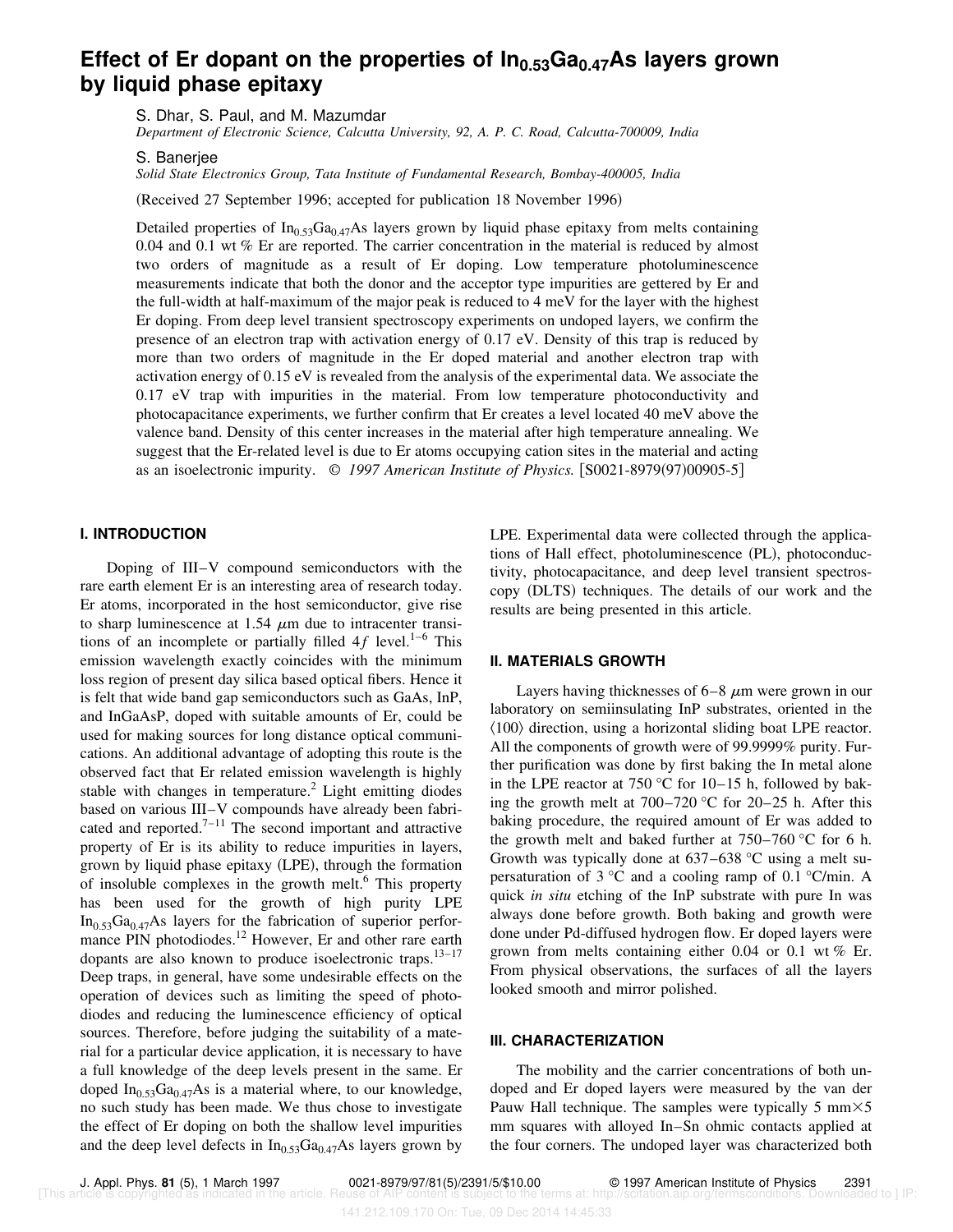TABLE I. Mobility and carrier concentrations of undoped and Er doped  $In<sub>0.53</sub>Ga<sub>0.47</sub>As layers grown by liquid phase epitaxy.$ 

| Er content in<br>growth melt<br>$(wt\%)$ | Conductivity     | 300K   | Electron mobility<br>$(cm^2/Vs)$<br>77 K | Carrier<br>concentration<br>at 300 K<br>$\rm (cm^{-3})$ |
|------------------------------------------|------------------|--------|------------------------------------------|---------------------------------------------------------|
|                                          | type             |        |                                          |                                                         |
| $\theta$                                 | n                | 11 100 | 38 000                                   | $2 \times 10^{15}$                                      |
| 0.04                                     | $\boldsymbol{n}$ | 12 000 |                                          | $8\times10^{13}$                                        |
| 0.1                                      | n                | 12 500 |                                          | $5 \times 10^{13}$                                      |

at 300 K and 77 K. Hall measurements could not be done at 77 K on the Er doped layers due to their very high resistivities at low temperatures.

Photoconductivity measurements were done at 12 K on small bar-shaped samples with ohmic contacts applied at two ends. The sample was mounted on the cold finger of an APD Cryogenics Displex closed-cycle helium cryostat, provided with a quartz window for illumination from outside. Illumination of the layer surface was done in the photon energy range of 0.62–0.85 eV, obtained from an Oriel 0.25 m monochromator, coupled with a stabilized xenon arc lamp. Both the biasing of the photoconductor and the photocurrent measurement were done using a Keithley model 236 Source-Measure unit. The resultant data were normalized with respect to the intensity variation of the different spectral components of the optical source. Photoconductivity measurements were done on both undoped and Er doped samples. Only the 0.1% Er doped layer was used in this study. Further, one part of the Er doped layer was cut and annealed at 740 °C for 40 min under hydrogen flow. Experimental data were collected on the as-grown, as well as on the annealed layer.

PL measurements were done at 8 K in a standard setup at Tata Institute of Fundamental Research, Bombay comprised of an  $Ar^+$  ion excitation laser, a 0.67 m analyzing monochromator, and the conventional lock-in detection system.

Photocapacitance measurements were done on semitransparent gold Schottky barrier diodes of 0.5 mm diam, formed on clean layer surfaces by electron beam evaporation. In order to enhance the Schottky barrier height, a thin native oxide film was grown on the layer surface by a special pretreatment.<sup>18</sup> The same diodes were used for doing the DLTS measurements in the temperature range 100–350 K. Details of our photocapacitance and DLTS systems may be found in previous publications.<sup>19,20</sup>

## **IV. RESULTS**

### **A. Carrier transport data**

The carrier concentration and Hall mobility of undoped and Er doped  $In_{0.53}Ga_{0.47}As$  layers are presented in Table I. The impurity gettering effect of Er is very much evident from these experimental data which show that the residual carrier concentration in the material is decreased by about two orders of magnitude upon addition of only 0.1 wt % Er to the growth melt. It is also interesting to note that the layers remained *n*-type even when the residual carrier concentration



FIG. 1. 8 K PL spectra for Er doped  $In<sub>0.53</sub>Ga<sub>0.47</sub>As layers grown from melts$ containing 0.04 and 0.1 wt % Er.

is dropped to  $5 \times 10^{13}$  cm<sup>-3</sup>. This observed fact indirectly states that both donor and acceptor type impurities are reduced in the material as a result of Er doping.

## **B. Photoluminescence**

Figure 1 shows the PL spectra for Er doped layers. Each spectrum is dominated by a major peak at about 0.81 eV, representing donor levels to valence band transitions and donor levels to acceptor levels transitions. The full-width at half-maximum (FWHM) for the low-Er layer is extremely narrow at 5 meV which is further reduced to 4 meV in the material grown from a higher Er content melt. This result is a direct indication of gettering of donor type impurities by  $Er<sup>21</sup>$ . The shift of this peak towards higher energies as a result of the increase in Er doping, was observed earlier in LPE grown InGaAsP and the effect was attributed to small changes in material composition due to the formation of microparticles of Er complexes. $^{21}$  Other than the main peak, we note three very weak peaks at 0.792, 0.778, and 0.761 eV in the low-Er layer. The peak at 0.792 eV is readily identified with Zn acceptor level while that at 0.761 eV represents its LO-phonon replica.<sup>22</sup> The peak at 0.778 eV may similarly be related to transitions from donor levels to Si acceptor levels. In contrast to results obtained on Er doped InGaAsP, $^{21}$  we note that the acceptor related peaks are decreased here as the Er content in the growth melt is increased from 0.04 to 0.1%. This perhaps explains why the layers remained *n*-type after Er doping.

## **C. Photoconductivity**

In Fig. 2, we present the photoconductivity data obtained on the undoped layer as well as on the Er doped as-grown and annealed layers. An initial rise at around 0.66 eV is observed in all cases and is attributed to transitions from a deep level. From the expression of Towe, $^{23}$  we calculate the band gap of  $In<sub>0.53</sub>Ga<sub>0.47</sub>As$  to be around 0.818 eV at 12 K and hence the depth of this level is about 0.16 eV. From photoconductivity measurements it is, however, not possible to ascertain whether it is an electron or a hole trap. In the higher energy region of the spectra, we note several other transitions

AIP content is subject to the terms at: http://scitation.aip.org/termsconditions. Downloaded to ] IP 141.212.109.170 On: Tue, 09 Dec 2014 14:45:33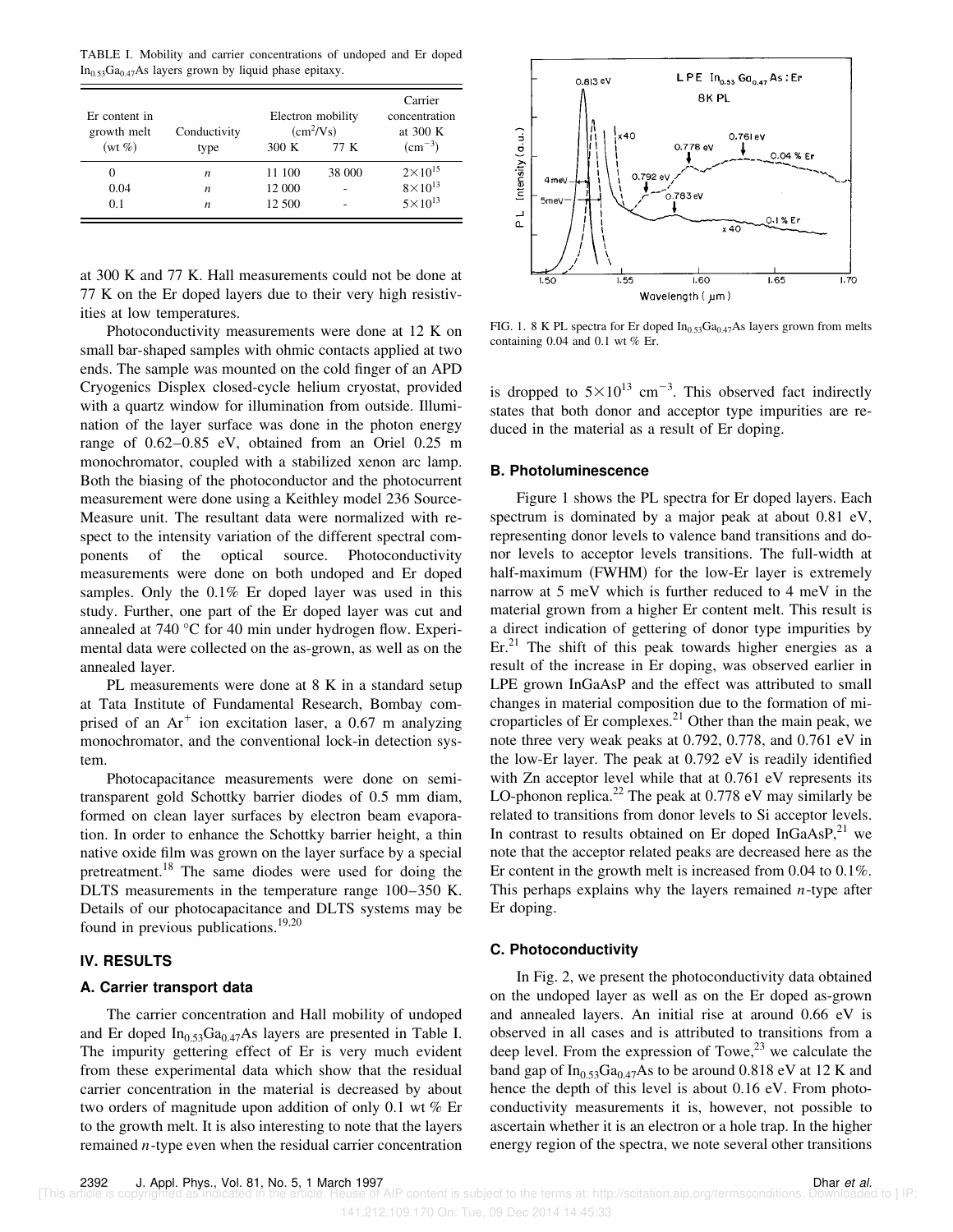

FIG. 2. Photoconductivity spectra obtained at 12 K for the undoped and the Er doped In<sub>0.53</sub>Ga<sub>0.47</sub>As layers. The Er doped layer was grown from a melt containing 0.1 wt % Er; the data for both the as-grown layer and the annealed layer are presented.

due to various shallow acceptor levels present in the material. However, the most important feature is the sharp photoconductivity increase at 0.78 eV photon energy which is observed for the Er doped layers only. Further, the relative intensity of this photoconductivity signal is stronger in the annealed layer as compared to that obtained from the asgrown material. This step rise at 0.78 eV for the annealed material is shown more clearly in the expanded spectrum of Fig. 3 where we have also identified the other impurity related transitions from their respective energy positions. We thus observe that Er doping of LPE grown  $In<sub>0.53</sub>Ga<sub>0.47</sub>As$ produces a new localized energy level in the band gap which gives rise to strong photoconductivity enhancement at 0.78 eV. From the difference of this energy with the 12 K band



FIG. 3. The expanded form of the photoconductivity spectrum of the annealed Er doped layer showing peaks due to various acceptor levels in the material and the transition at 0.78 eV.



FIG. 4. Photocapacitance spectra for the undoped and the as-grown Er doped layers.

gap of  $In<sub>0.53</sub>Ga<sub>0.47</sub>As$ , we calculate the depth of this level to be around 40 meV with respect to the nearest band edge.

### **D. Photocapacitance**

The photocapacitance spectra for the undoped and the as-grown Er doped layers of Fig. 2 are presented in Fig. 4. For both the materials, we identify, capacitance falling thresholds at 0.64 and 0.67 eV and they may be attributed to complimentary transitions from two electron traps located at 0.17 and 0.15 eV, respectively, below the conduction band edge. This observation may further be related to the photoconductivity rise at 0.66 eV shown in Fig. 2. The gradual capacitance rise in the undoped material from 0.73 eV photon energy may be related to the electron transfer from various acceptor levels to the conduction band. The Er doped material, on the other hand, shows a drastic fall in the relative magnitudes of such transitions, whereas a sharp increase in photocapacitance at a photon energy of 0.78 eV is observed. This result is very much similar to what we obtained from the photoconductivity experiments and the presence of the Er related 40 meV level is further supported. Since the capacitance increases at this energy, we can clearly and conclusively identify the level as an acceptor, located near the valence band.

### **E. Deep level transient spectroscopy**

Figure 5 shows the DLTS spectra for the undoped as well as the as-grown Er doped samples, grown from melts containing 0.04 and 0.1 wt % Er. The single sharp peak, observed for the undoped material, is identified with an electron trap and from the usual Arrhenius plot in Fig. 6, we find that the activation energy of this trap is 0.17 eV. For the Er doped materials, the DLTS peak is relatively broad and is shifted towards lower temperatures. The DLTS peak heights for both kinds of Er doped layers are almost equal and are more than two orders of magnitude smaller than those for the undoped material. The broadness of the DLTS peaks for the Er doped samples makes Arrhenius-plotlike analysis difficult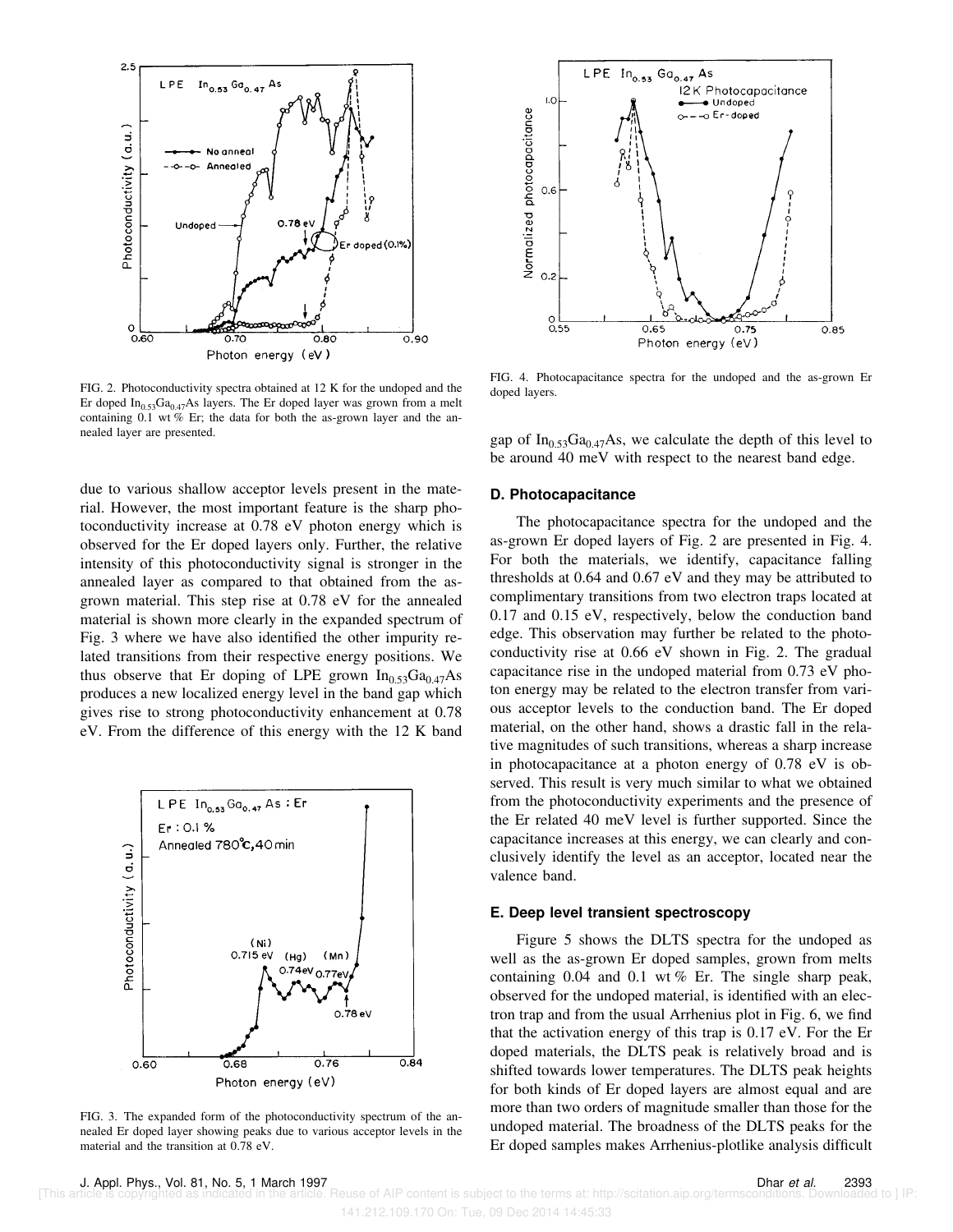

FIG. 5. DLTS spectra for undoped and Er doped  $In<sub>0.53</sub>Ga<sub>0.47</sub>As layers. The$ Er doped layers were grown from melts containing 0.04 and 0.1 wt % Er.

and we, instead, analyzed the result by a theoretical curve fitting technique. Figure 7 shows that a good theoretical fit with the experimental data can be obtained by assuming the presence of two electron traps with activation energies of 0.17 and 0.15 eV. The temperature position of the resolved peak for the 0.17 eV level approximately coincides with that obtained experimentally for the undoped layer. Further, the observed low temperature tail of the DLTS peak for the undoped layer may be due to the presence of the 0.15 eV trap in relatively smaller concentrations.

# **V. DISCUSSION AND CONCLUSIONS**

From Hall effect measurements we find that Er is a very effective gettering agent for LPE grown  $In<sub>0.53</sub>Ga<sub>0.47</sub>As.$  The presence of a small amount of Er in the growth melt can drastically reduce the background concentration in the grown



FIG. 6. Arrhenious plot for the electron trap, observed in the undoped  $In<sub>0.53</sub>Ga<sub>0.47</sub>As layer.$ 



FIG. 7. Theoretical fit to the experimental DLTS data, obtained on the Er doped In<sub>0.53</sub>Ga<sub>0.47</sub>As layer, grown from melt having 0.1 wt % Er. Theoretically calculated DLTS peaks for the two component electron traps are shown with their assumed parameters.

layer. From PL experiments we further note that both donor and acceptor type impurities are gettered by Er and the FWHM of the material almost reaches the theoretical limit.

Two electron traps having activation energies of 0.15 and 0.17 eV are conclusively identified in the material from both photocapacitance and DLTS experiments. Previous DLTS data on LPE  $In<sub>0.53</sub>Ga<sub>0.47</sub>As confirmed the existence of$ a single electron trap whose activation energy was reported as either 0.17  $eV^{24}$  or 0.16 $\pm$ 0.01 eV.<sup>25</sup> Our data suggests that the material perhaps contains two electron traps with activation energies between 0.15 and 0.17 eV. As for the origin of these traps in LPE  $In<sub>0.53</sub>Ga<sub>0.47</sub>As$ , no clue is available from the literature. However, we can note from the DLTS data of Fig. 5 that Er has a very pronounced effect in reducing the density of the 0.17 trap. This suggests that the trap is related to some impurities in the material which are gettered by Er in the growth melt. Similar origin was previously attributed to a 0.16 eV electron trap, detected in  $In_{0.53}Ga_{0.47}As$  layers grown by molecular beam epitaxy.<sup>26</sup> As for the 0.15 eV electron trap, no evidence for gettering by Er is available from our data. Taking into consideration the low temperature tail of the DLTS plot for the undoped layer, we can only say the Er gettering effect is perhaps present for the 0.15 eV electron trap as well so that the same impurity related source may be attributed to this trap.

The other important effect of Er on LPE grown  $In_{0.53}Ga_{0.47}As$  is the creation of an acceptor level, located 40 meV above the valence band. This we get conclusively from both photoconductivity and photocapacitance experiments. We also note that the density of this center apparently increases after a high temperature annealing process. For a sufficiently high doping density of Er, many of the Er atoms sit at interstitial positions. During high temperature anneal, some of them move towards substitutional sites in the host crystal lattice. If we associate the 40 meV center with an Er atom placed at the substitutional site, then its increase with annealing can be explained. A similar effect of annealing

AIP content is subject to the terms at: http://scitation.aip.org/termsconditions. Downloaded to ] IP: 141.212.109.170 On: Tue, 09 Dec 2014 14:45:33